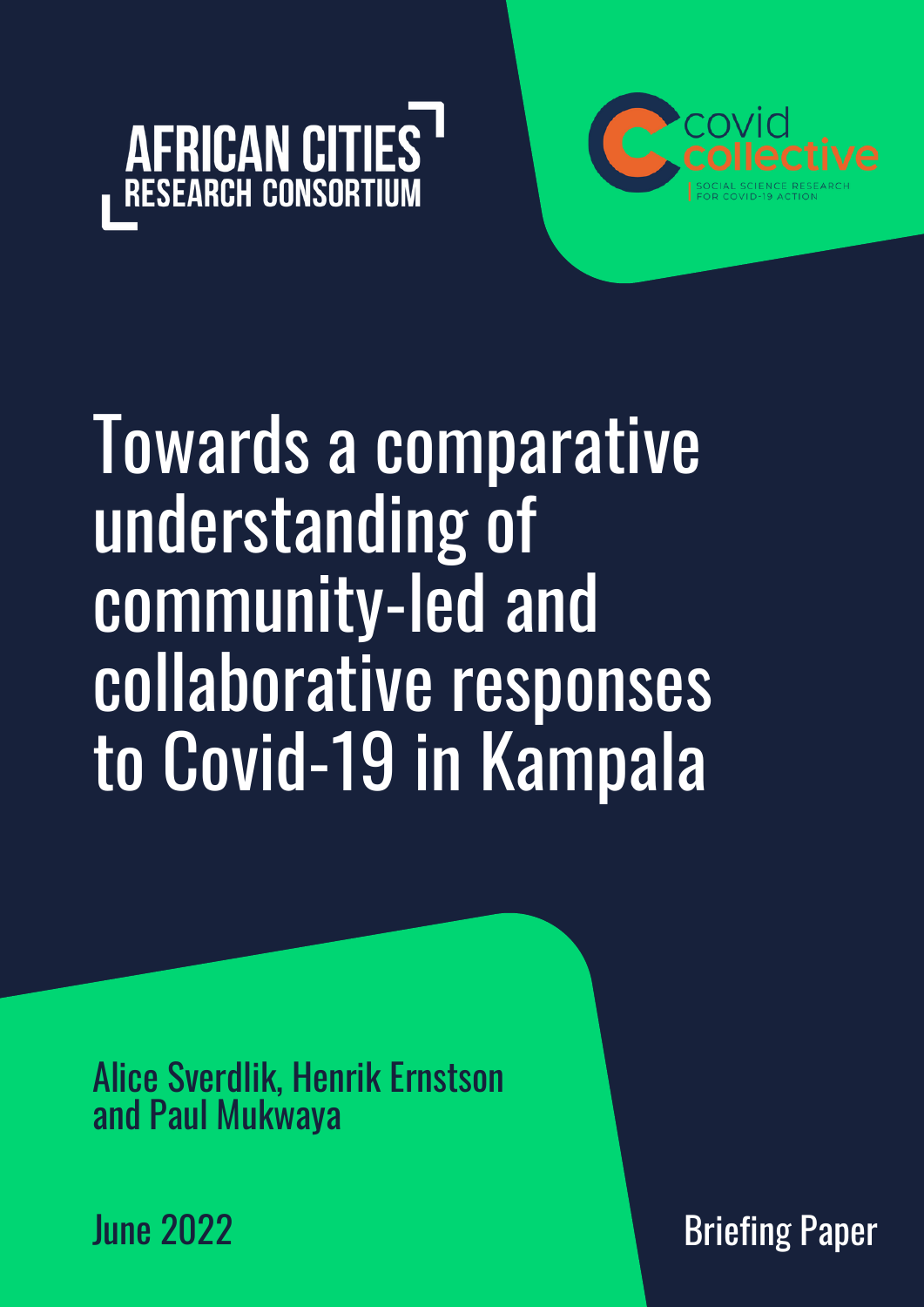#### **Alice Sverdlik**

Lecturer in Global Development, The University of Manchester, UK

#### **Henrik Ernstson**

Lecturer in Human Geography, The University of Manchester, UK

#### **Paul Mukwaya**

Lecturer, Department of Geography, Geo-Informatics and Climatic Sciences, Makerere University, Uganda

#### **Acknowledgments**

We gratefully acknowledge the research carried out for this paper by the following persons in alphabetical order: Teddy Kisembo, Shuaib Lwasa, Judith Mbabazi, Hafisa Namuli, Junior Alves Ssebanja, and Hakimu Sseviiri. The research was made possible by a grant from the UK Foreign Commonwealth and Development Office (FCDO).

Supported by the UK Foreign Commonwealth and Development Office (FCDO), the Covid Collective is based at the Institute of Development Studies (IDS). The Collective brings together the expertise of, UK and Southern based research partner organisations and offers a rapid social science research response to inform decision-making on some of the most pressing Covid-19 related development challenges.

This report was funded by the UK Government's Foreign, Commonwealth and Development Office (FCDO) through the [Covid Collective.](https://www.ids.ac.uk/projects/covid-collective/) It is licensed for non-commercial purposes only. Except where otherwise stated, it is licensed for non-commercial purposes under the terms of the [Open Government Licence v3.0.](https://www.nationalarchives.gov.uk/doc/open-government-licence/version/3/) Covid Collective cannot be held responsible for errors, omissions or any consequences arising from the use of information contained. Any views and opinions expressed do not necessarily reflect those of FCDO, Covid Collective or any other contributing organisation.

© Crown copyright 2021.

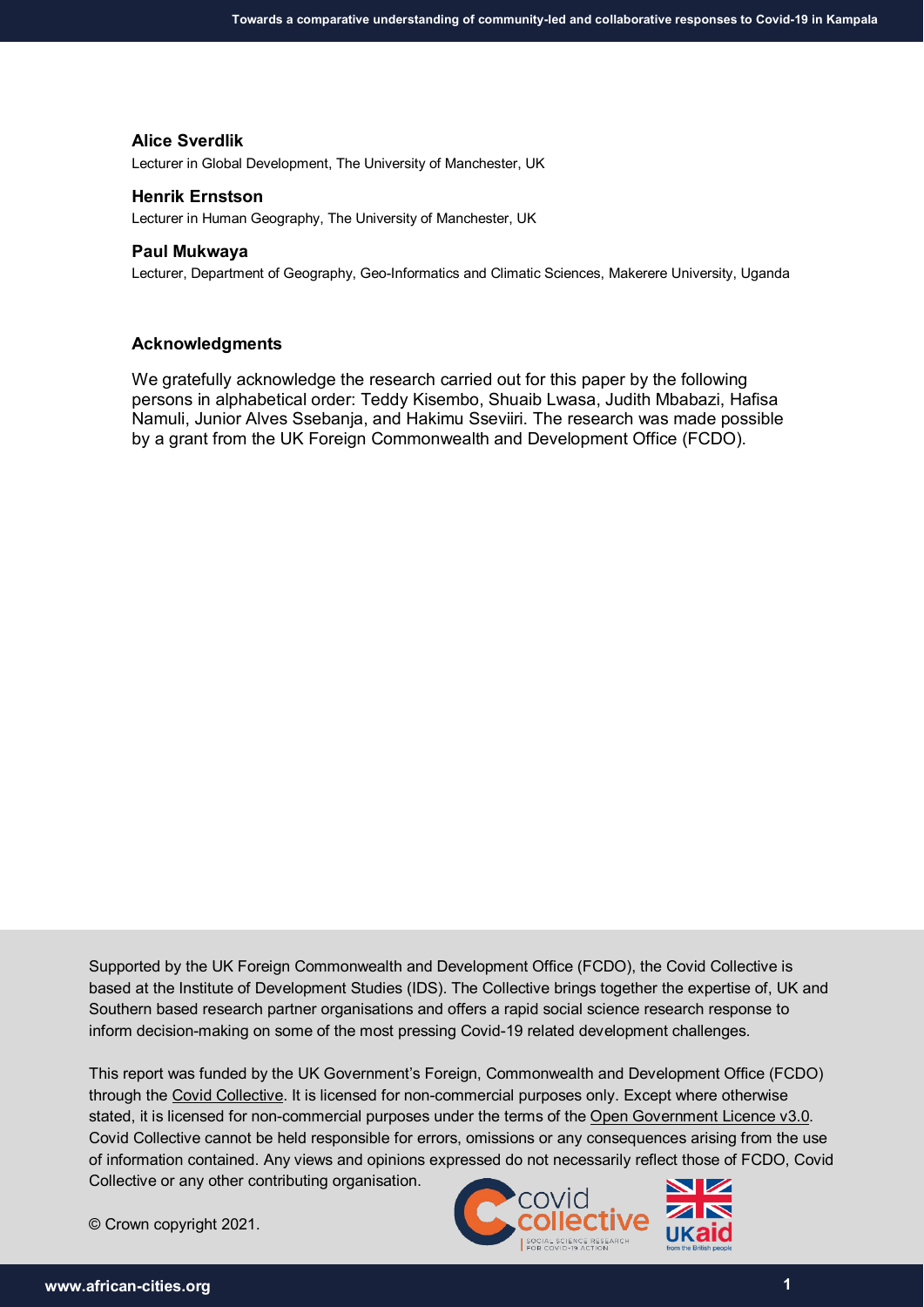#### **1. Summary**

- Private-sector and civil society groups significantly contributed to **raising awareness** about Covid-19 in Kampala by using several creative strategies that can usefully complement official risk communication strategies.
- An array of non-state actors including community health volunteers (CHVs), private firms, youth, women's, faith-based and refugee-led organisations – were also key in **assisting marginalised residents**, but these efforts would benefit considerably from additional governmental support and recognition.
- **Collaborations** between state and non-state actors took various forms but were typically emergency responses (for example, providing cash or food assistance), which did not necessarily adopt a strategic, longer-term approach to address urban poverty and deprivation.
- Other emerging interventions such as to enhance health systems, counter police brutality, support multisectoral upgrading, and engage constructively with informality – may open newfound **possibilities of more lasting, equitable change**.

# **2. Background**

2.1. Introduction: Understanding Covid-19's impacts and responses in East African cities

Covid-19 has inflicted a major health toll while heightening socioeconomic inequalities, and its impacts are still reverberating across the global South. For low-income urban residents in the global South, measures intended to contain Covid-19 were often disastrous for livelihoods and wellbeing (Gupte and Mitlin 2021; Sverdlik and Walnycki 2021). Many low-income city dwellers lacked savings or access to emergency relief, thus leading to spiralling levels of precarity and food insecurity. Additionally, Covid-19 resulted in lockdowns that were sometimes associated with rising police brutality, alongside a spike in gender-based violence and other entrenched forms of insecurity. Today, low-income urban residents in African cities still overwhelmingly lack access to decent housing, social protections, water, sanitation, and hygiene (WASH), and Covid-19 vaccines that are all essential to manage the pandemic. But Covid's health burdens are not always clear in African cities (often reflecting shortfalls in testing), while its social, political and economic crises are increasingly interwoven with other longstanding health, economic and infrastructure challenges.

More positively, there are opportunities to learn from Covid-19 responses at the urban and neighbourhood levels, which have usually been missed in discussions of national or international pandemic interventions (although see Bukenya et al. 2022). Such findings may help tackle the pandemic's complex local impacts and inform strategies to address the underlying sources of urban disadvantages. It is also essential to explore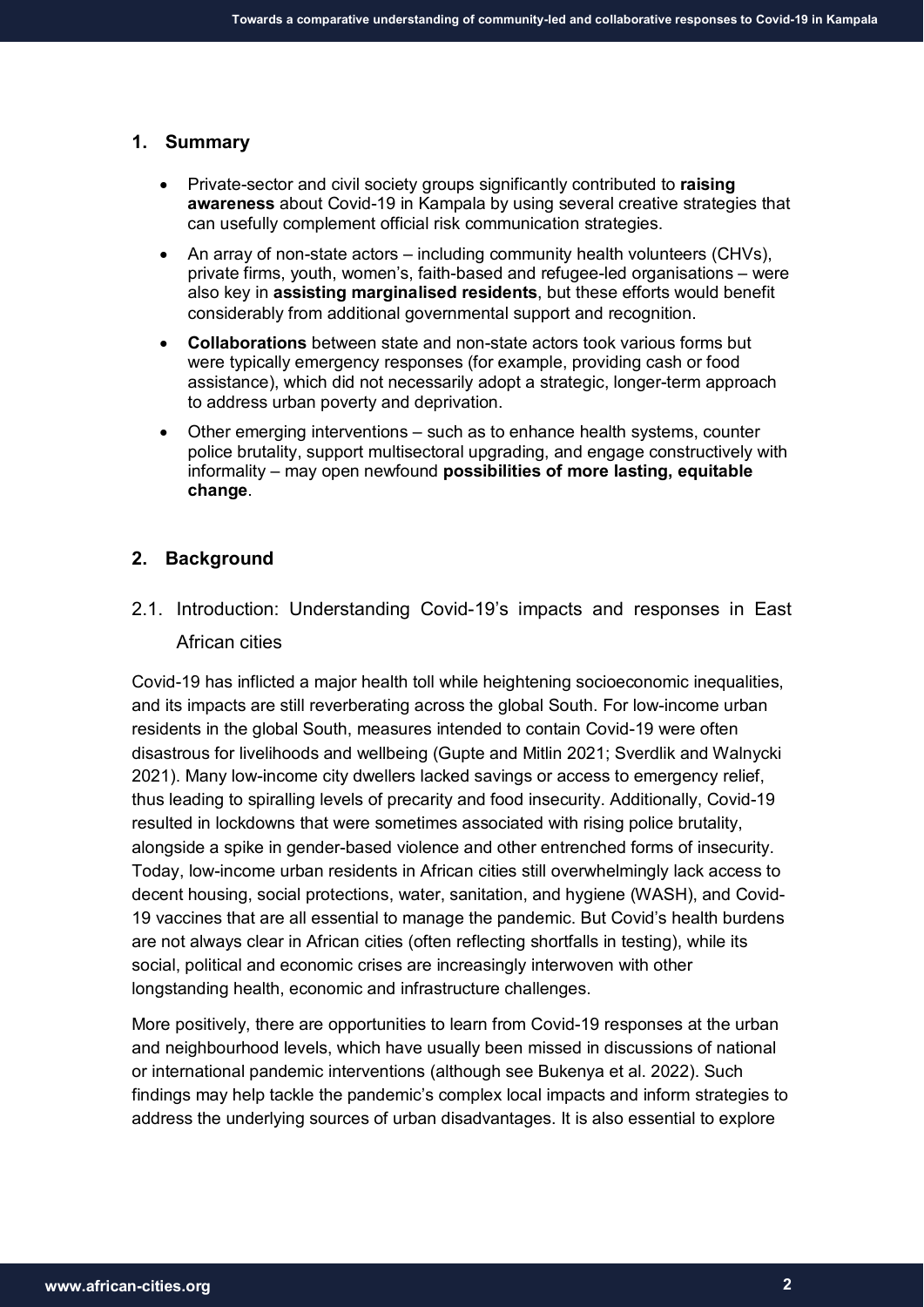any equitable, inclusive initiatives created during the pandemic and their relevance when responding to other urban crises.

Research into the pandemic has usually focused on early lockdowns and governmental strategies, leaving few insights into changes over time and how local officials, civil society and other non-state groups in cities have collaborated during Covid-[1](#page-3-0)9.<sup>1</sup> Although urban self-help pandemic initiatives have been widely documented in the global South (Fransen et al. 2022, Loewenson et al. 2021; Recio et al., 2021; Duque Franco et al*.,* 2020), fewer studies have investigated such bottom-up Covid-19 responses in East Africa. Nor is there much investigation of how Covid-19 has interacted with longstanding concerns in African cities, such as fragile governance institutions, overstretched health systems and elevated levels of violence. To help fill these gaps, we analysed the pandemic's evolving impacts and diverse local initiatives, based on action research with partners in Kampala.

Kampala is a thriving economic and commercial hub, currently home to about 1.7 million people, with its population rising to 3.5 million because of daily commuters from the surrounding region (Ernstson and Mukwaya 2021). Its population has grown rapidly for decades, with the city's recorded population growth rate reaching 5% per year between 1995 and 2015 (ibid.). Kampala has over 60 informal settlements, which accommodate an estimated 560,000 families. Reflecting both regional and domestic conflicts, Kampala is home to sizable populations of refugees and internally displaced people (IDPs). The city generates as much as 60% of Uganda's GDP and comprises 80% of the country's industrial sector (UBOS 2018). Most residents work in the large informal economy, particularly in trade and also in manufacturing and services. Our findings about Covid's economic, social, and political impacts are taken from a larger research project comparing Covid-19 responses in the cities of Kampala, Nairobi, and Mogadishu, as explained further below.

# 2.2. Methodology

Our research examined Covid-19's complex impacts upon marginalised urban residents, in addition to considering several strategies spearheaded by government actors, the private sector, grassroots and civil society organisations and international agencies. We analysed pandemic responses in Kampala (from March 2020 until early 2022) using document analysis and qualitative data collection with an array of stakeholders. In particular, we conducted at least 30 semi-structured interviews with low-income residents and community leaders, informal workers and local organisations, NGOs and international organisations, community health workers (CHWs) and government decisionmakers. We sought to understand how low-income residents perceived Covid-19 responses, with attention to issues such as equity and inclusion. For instance, we explored how residents viewed the fairness and adequacy of emergency aid distribution (with consideration of both state and non-state relief

<span id="page-3-0"></span> <sup>1</sup> For discussion of urban governance and responses to Covid-19, see McGuirk et al. (2021), Gupte and Mitlin (2020), Sverdlik and Walnycki (2021), Connolly et al. (2021), and Acuto (2020).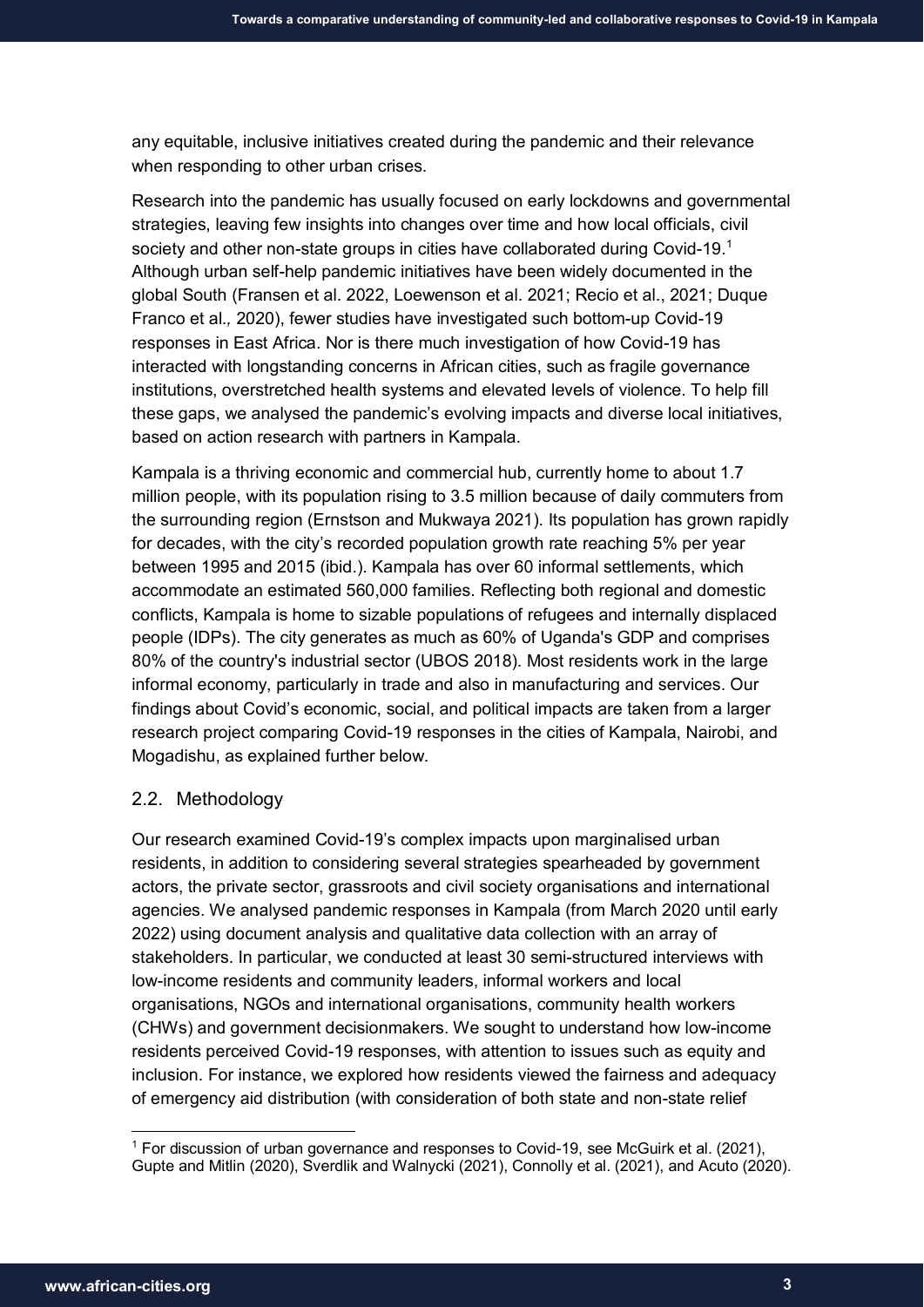measures). Our interviews also examined community attitudes towards vaccination and levels of trust in various information sources on Covid-19, which may help to inform appropriate outreach and messaging strategies during crises. Finally, we analysed an array of bottom-up strategies in low-income neighbourhoods, various collaborations between state and non-state actors, and ways to support more equitable responses during any future crises. Working in close collaboration with local partners, we developed an interview guide that was subsequently adapted and tailored to stakeholders in the cities. Research in Kampala explored Covid-19's impacts and responses, with a focus on informal settlements and informal businesses; this included both semi-structured qualitative interviews and focus group discussions (FGDs) with low-income residents.

# 2.3. Key findings

Low-income residents in Kampala often experienced Covid-19 less as a health crisis (especially in its early waves) and more in terms of its **devastating socioeconomic, political and violent impacts.** Our interviews consistently found that harsh, top-down Covid-19 measures deepened the marginalisation of precarious residents, who were often unable to earn a living. Although the informal economy usually sustains the lowincome urban majority, many informal jobs vanished following Covid-19 lockdowns and mobility restrictions. With few assets and limited social protections, many urban residents were plunged into severe poverty. There were also several newly poor groups: in Kampala, these included unemployed teachers, public transport workers, and others who could no longer work because of Covid-19 containment measures.

**Violence and insecurity** manifested in different ways and with distinct triggers, although rising levels of gender-based violence and police brutality were common in some of our study sites. Our findings suggest that Covid-19 has been associated with increased levels of substance abuse (for example, amongst youth in Nairobi), genderbased violence and teenage pregnancies, often linked to school closures. Violence in Kampala was often linked to party politics, in line with experiences during previous elections. Before the Ugandan elections in January 2021, politicians affiliated to the ruling party were allowed to hold public rallies, but opposition rallies were met with arrests and police violence. $2$ 

**Emergency relief** was often inadequate and hampered by political favouritism, limited transparency and poor targeting, which further sidelined informal workers and other vulnerable groups that live outside social protection systems. Kampala residents reported inequalities in relief food distribution, which typically was allocated to ruling party allies and wealthier households, rather than residents urgently in need of support. During Kampala's second wave of Covid-19 and subsequent lockdown, there was a shift from food relief to cash transfers and a more flexible, horizontal approach (partly due to the end of the election season). But there were still challenges in effectively

-

<span id="page-4-0"></span> $^{\rm 2}$  Reuters (2020). "Uganda halts vote campaigning in some areas, opposition cries foul." December 26, 2020. [https://www.reuters.com/article/us-uganda-politics-idUSKBN2900GS.](https://www.reuters.com/article/us-uganda-politics-idUSKBN2900GS)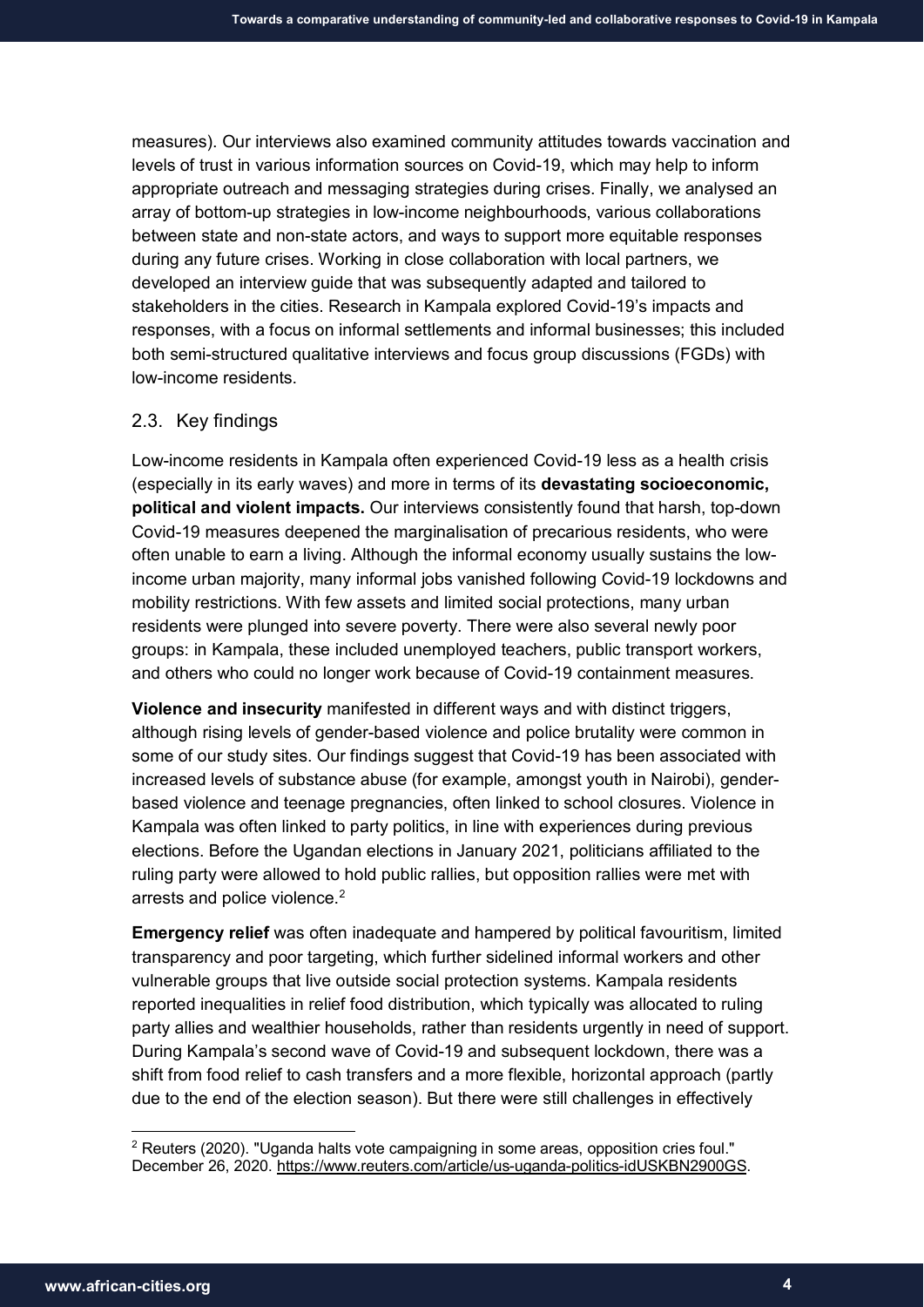targeting relief, and we found limited collaborations between national government and local leaders. Our research indicated that cash transfer recipients were often supporters of the ruling party, and the grants rarely reached all of the most vulnerable groups that had been identified for cash transfer, including vulnerable informal workers, the elderly and low-income women. $3$  These findings underscore the need for gathering detailed data on vulnerable residents and for greater recognition of the often-politicised challenges to ensure equitable, transparent relief measures. Local task teams and leaders in Kampala did help identify those with critical health concerns and issued travel permits; additionally, volunteers helped to deliver medication in informal settlements for malaria and HIV/AIDS (sometimes using *boda-bodas* [motorcycle taxis] or bicycles). When the city's toll-free lines went unanswered and ambulances took several days to respond (because of lack of fuel and other logistical challenges), some Kampala residents were forced to hire private vehicles or seek support from vehicleowning households to transport patients. While many of the above efforts from civil society organisations were relatively short term and could not reach the vast numbers of residents in need, they did provide much-needed support, especially when government assistance was limited or absent.

## 2.4. Countering misinformation and tackling the Covid "infodemic"

We uncovered a range of misconceptions about the Covid-19 virus and vaccine, which highlighted the need for appropriate communications and outreach strategies to tackle such local concerns. Some residents in Kampala believed that warm weather could kill the Covid-19 virus, or that eating vegetarian food would offer protection; some resorted to herbal medicines and similar concoctions meant to build their immunity; others held that Africans were immune to the virus (according to our focus group discussions). There were often major concerns about the vaccines' side effects and their safety, partly due to the negative publicity surrounding the AstraZeneca and other vaccines. More generally, our findings confirm the need to understand the complex set of local beliefs and anxieties about the vaccines, in order to develop respectful, contextually rooted responses to the pandemic (see also Lines et al. 2022 and Leach et al. 2022).

Given the prevalence of misinformation, locally appropriate collaborations to raise awareness while also effectively countering rumours and fake news were essential, as illustrated by initiatives in Kampala. Throughout the pandemic, state and non-state actors developed multiple modes of communicating, including creative strategies by youth, local organisations and partnerships with the Ministry of Health[.4](#page-5-1) For instance, in Kampala's informal settlements, existing structures such as Village Health Teams (VHTs), and the local council leaders were instrumental in several Covid-19 information campaigns. Key tactics included the use of mounted radios and megaphones, door-todoor sensitisation campaigns, and educational efforts by youths with support from the

 $\overline{a}$ 

<span id="page-5-1"></span><span id="page-5-0"></span><sup>&</sup>lt;sup>3</sup> For a full listing of the 12 categories of vulnerable groups identified and selected to benefit from the Covid-19 cash funds, see Initiative for Social and Economic Rights (ISER 2021). 4 See Dash et al. (2021) and Adebisi et al. (2021) for further discussion of how to address the Covid "infodemic", including recent examples from several African nations.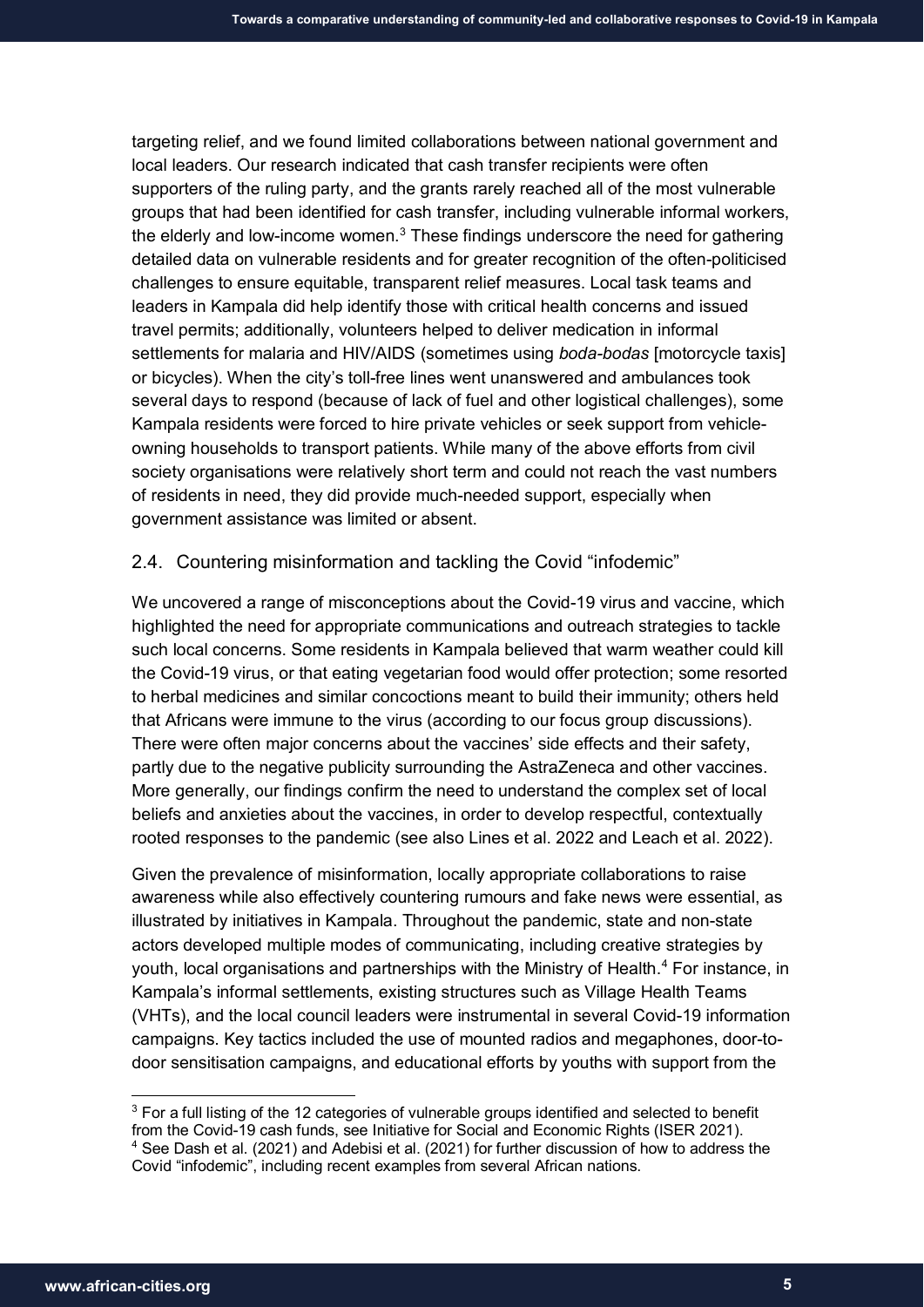Red Cross and AMREF (African Medical and Research Foundation), as youths explained: "*We received training from AMREF and Uganda Red Cross Society on how to effectively communicate* Covid*-19-related information to communities. In addition, we [utilised] Facebook, Twitter and YouTube to enhance our understanding … Fellow youths were mobilised [at] neighbourhood level through using megaphones to communicate such messages."[5](#page-6-0)* Such multi-pronged approaches, which foregrounded youth voices and creatively used social media, capacity-building with health organisations, and inclusive strategies at the neighbourhood scale may offer valuable lessons for other cities seeking to develop effective, equitable risk communication strategies.

## 2.5. Coalitions, collaborations and grassroots-led responses

We found a range of responses in Kampala at different scales, such as **national taskforces**; **philanthropic** and **private-sector** initiatives; **aid agency** initiatives; and **grassroots and other civil-society interventions** in low-income settlements. In some cases, we uncovered new collaborations and constructive engagements between state and non-state groups. Below, we offer illustrative findings with attention to state and grassroots interactions, as well as considering how community-led organisations and other groups sought to address multiple exclusions in urban areas.

In Kampala, the national government often relied upon a centralised taskforce and adopted a highly top-down approach, which proved highly inadequate in reaching lowincome residents. The overall coordination of Uganda's national Covid-19 response was led by a multi-sectoral National Task Force (NTF) headed by the president, and coordinated by the Office of the Prime Minister and representatives from the Ministry of Health, Internal Affairs, Defence, Works and Transport, and Trade and Industry, as well as information and communications technology sectors, Kampala Capital City Authority (KCCA), and the private sector (Figure 1). However, the NTF was often faulted for failing to conduct adequate contact tracing, awareness raising, or equitable access to emergency relief, with major delays and irregularities in distribution (particularly in Kampala's first wave). KCCA coordinated with NTF but also set up its own Kampala City Task Force, with expertise from previous management of cholera outbreaks and the 2010 terrorist bombings in Kampala (Twinokwesiga 2020). Focusing initially on saving lives, it boosted the real-time ambulance calling system and provided special buses and transport for health workers. All KCCA facilities installed handwashing stations and, in partnership with the NGO WaterAid, 84 handwashing points and 68 standpipes were installed and a further 343 locations for handwashing stations were identified across the city where there were high concentrations of transient population, including entrances to markets, passenger pick-up points, busy bus stops and taxi stages. By mid-May 2020, however, only 75 had been installed (Mutabazi, et al. 2020).

<span id="page-6-0"></span> <sup>5</sup> Focus group discussions with youths in task teams in Kagugube, Namuwongo and Kinwataka settlements.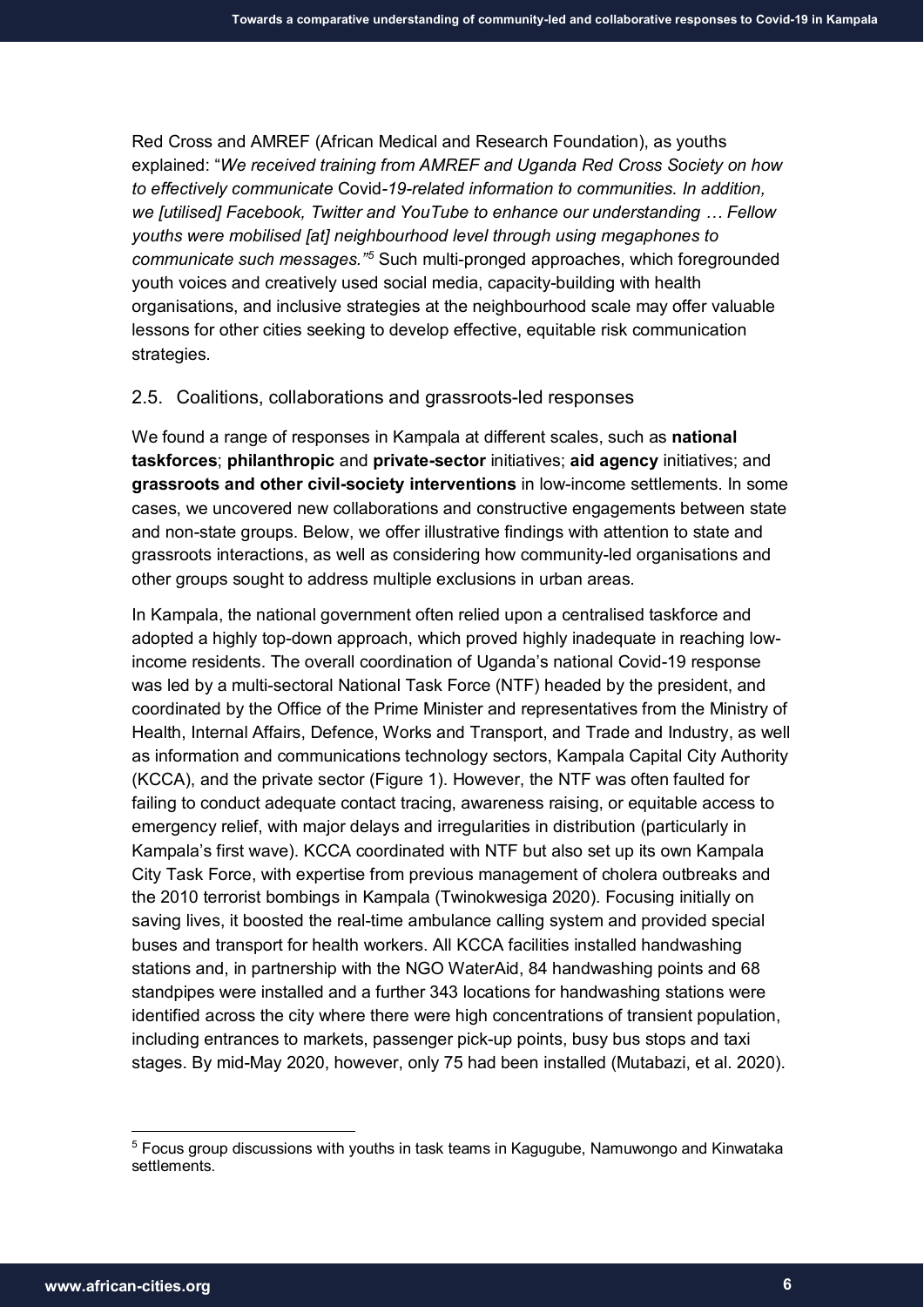

# **Figure 1: Overview of the top-down formal structure of Uganda's Covid-19 response led by the National Task Force (NTF)**

Source: MoH (2020: 11).

In Kampala we also found examples of creative and inclusive responses: for instance, there were renewed efforts to enhance livelihoods and strengthen community savings groups. In a notable governmental reversal, KCCA decided to temporarily suspend its trading licence costs for informal enterprises. This reflected a national requirement detailed in the Presidential Directives (released in March 2020) for Uganda Revenue Authority and Local Governments including city governments not to close any business for failure to honour their tax obligations, thereby helping to cushion the pandemic's economic impacts and encouraging diversified livelihoods. Some residents indeed moved into new income-generating activities, such as selling masks and sanitisers. Online shopping was promoted and KCCA suggested a number of home delivery options, from *boda-bodas* to Uber, Jumia, Bolt, and Swift Mile, and a list of phone numbers to market contact persons was circulated; the effectiveness of these policies has been difficult to assess, especially for low-income households. Nevertheless, few of Kampala's hard-hit informal workers were able to benefit from official relief measures, and our research suggests that grassroots responses were far more pivotal in cushioning the pandemic's impacts. For instance, *boda-boda* drivers turned to savings groups for the first time and their wives started diversifying their incomes: "*we never used to believe in savings [but] after the lockdown experiences, we have learnt the value of savings [and] of having multiple income sources … many of our wives have started working towards additional businesses."*[6](#page-7-0) In further efforts to improve livelihoods and stem the rising levels of precarity, SDI's affiliates, ACTogether and

<span id="page-7-0"></span><sup>&</sup>lt;sup>6</sup> From boda-boda focus group discussion in Makindye division.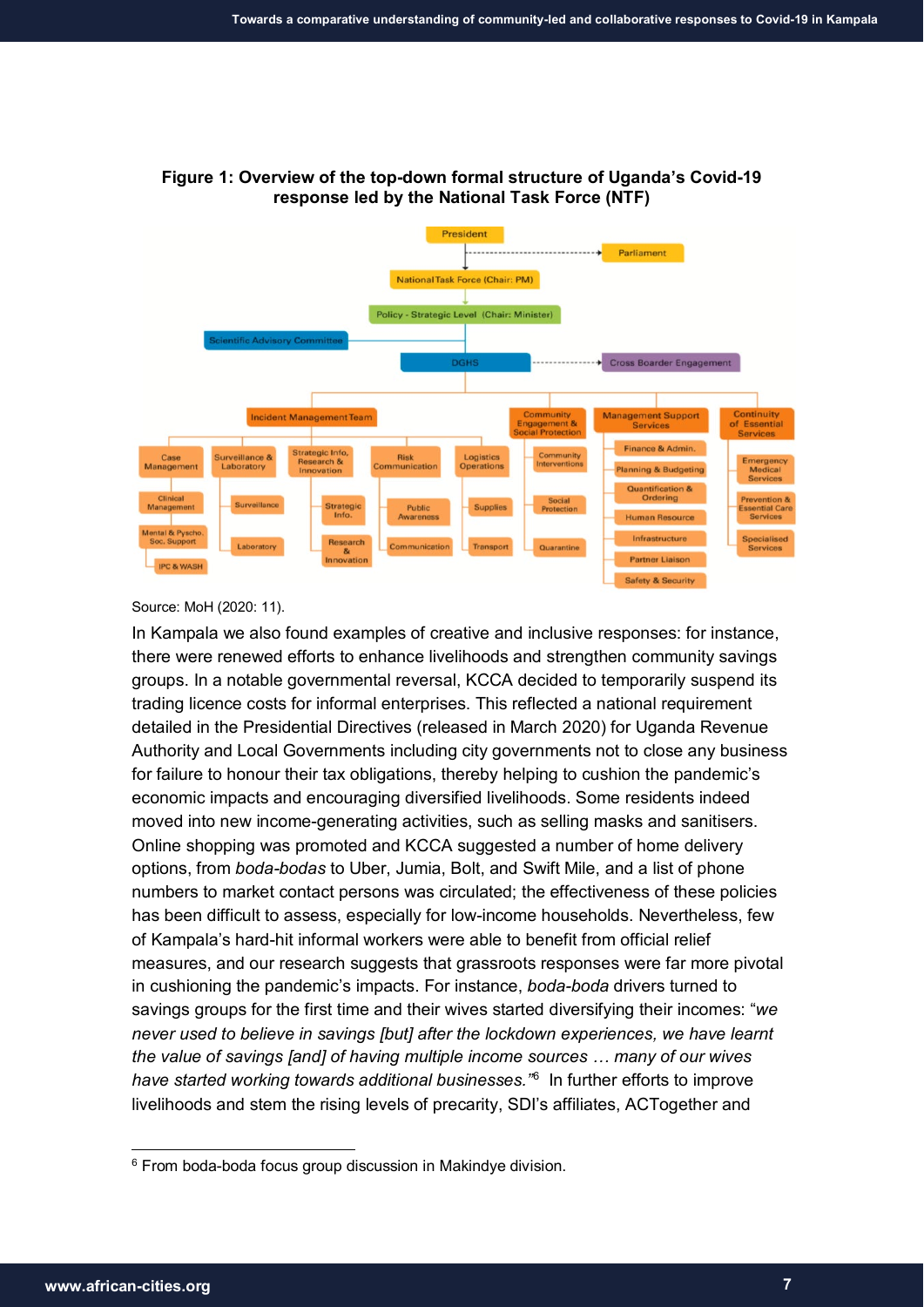National Slum Dwellers Federation Uganda (NSFU), provided low-income residents with training in new skills such as producing masks, producing sanitisers, and urban gardening.

At the same time, Kampala's refugees often were hard-hit during the pandemic, but they sometimes received support with their businesses and improved access to healthcare (including HIV/AIDS treatment and community health services). Additionally, food relief was distributed to Congolese, South Sudanese and Somali refugees from organisations like Young African Refugees in Development (YARID), Norwegian Refugee Council (NRC) and the Somali Community Association, respectively. There were also awareness-raising activities from the Somali Community Association and the Covid-19 Solidarity Fund of Africa Humanitarian Action (a partner organisation of UNHCR).

#### **3. Conclusions and policy recommendations**

The Covid-19 pandemic has generated several interconnected health, social and economic crises in urban areas such as Kampala. But it has also exacerbated and illuminated major developmental and structural challenges of social and economic exclusion, which are longstanding in Kampala and many other cities in the global South. While past research into the pandemic has usually focused on governmental strategies, we applied a more "bottom-up" lens to understand the type of collaborations that were created by (or at least included) local officials, civil society and other nonstate groups. Above, we explored several concrete entry points for Covid-19 interventions and multiple forms of engagement between state and non-state actors, which we summarise as a typology and cross-scale collaboration patterns in Table 1 and Figure 2.

Table 1 outlines several *concrete entry points* for collaboration (in the upper part of the table), all of which stemmed directly from the pandemic's specific challenges, and it was around these concrete tasks that different *modalities of collaboration* were articulated or crystallised (see lower half of Table 1). Figure 2 then provides a different perspective on how these concrete tasks of collaboration and modalities of organising across scales have developed between different actors. As indicated in Table 1, our results suggest a typology of organising that ranges from quite top-down *coalitions*, to increasingly bottom-up *community solidarity* networks. For instance, *emergency relief distribution* (especially during lockdowns) was a difficult, complex task to realise and required state–community *cooperation*. While central governments sometimes sought to take the lead (as in Kampala), a range of civil society actors also came on board to either try to support the state or to organise parallel relief distribution networks, including food and cash transfers. The typology also incorporates related efforts around Covid-19 risk communication, service delivery, livelihoods strengthening and datacollection (see Table 1).

What explains these diverse modalities of organising is more difficult to assess at this stage, making this a key topic for additional research. One underlying dynamic seems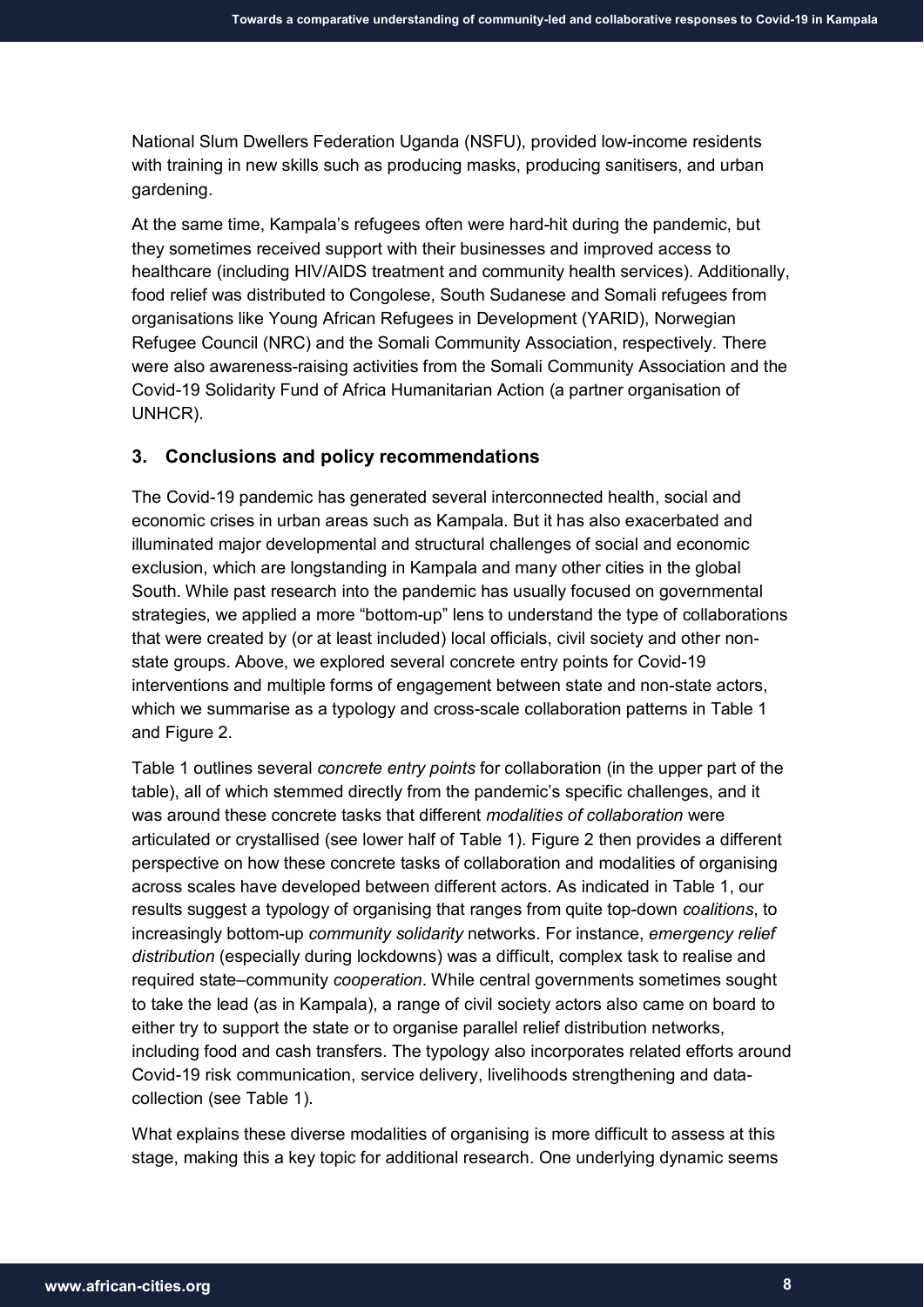to be significant value of situated knowledge of community actors about their neighbourhoods and networks – local knowledge that became increasingly important for the state and other formal actors to draw upon when seeking to contain the pandemic in marginalised urban areas. Under "normal" urban conditions, such situated knowledge can often be overrun or disregarded to a greater extent. One can also note how cross-city networks, such as Kampala's Community Health Teams, became a real asset in coordination efforts. Another underlying dynamic is how existing, often inequitable power relations and divisions were sometimes reinforced during the pandemic response. Despite the clear value of local knowledge and collective action by low-income residents, key axes of difference, such as ruling party allegiances, economic class position, migration status and other factors, still strongly shaped access to relief and the like.

While our research has clearly showed that a range of new forms of collaboration across sectors, levels of government and civil society emerged as a direct response to the *pandemic's specific dynamics*, it is not clear if and how which or any of these new modes of collaboration will remain in place as we enter post-pandemic "new normal" conditions. The hope that new forms of collaboration could help to address *more structural challenges* of inequality and exclusion that exist in African cities, however, should not be dismissed. More research is needed to follow this up, using the above findings as a starting point. Below, our policy recommendations build on our findings to seek ways to strengthen cities' capacity to respond to structural challenges and future crises.

| Table 1: Summary of key Covid-19 responses (top) and different cross-cutting |
|------------------------------------------------------------------------------|
| modalities of interaction between actors (below)                             |

| <b>Concrete entry points for Covid-19 responses</b>                                                                                                                                                         |                                                                                                                                                                                                                                                          |  |
|-------------------------------------------------------------------------------------------------------------------------------------------------------------------------------------------------------------|----------------------------------------------------------------------------------------------------------------------------------------------------------------------------------------------------------------------------------------------------------|--|
| <b>Emergency relief distribution: Both cash</b><br>and food assistance provided by<br>government, INGO, private-sector and<br>community groups (differing markedly in their<br>inclusion and legitimacy).   | <b>Risk communication strategies: Both state</b><br>and non-state approaches using several<br>media. Sometimes combined with grassroots<br>(for example, youth groups in Kampala) or<br>private-sector actors.                                           |  |
| Service delivery: This included efforts to<br>enhance WASH and improve health sector<br>robustness (for example, in Mogadishu), also<br>sometimes focused on vulnerable groups like<br>refugees in Kampala. | Livelihoods strengthening: Sometimes with<br>new skills and diversification, with longer-<br>term potential to enhance grassroots<br>organisations (for example, SDI's Ugandan<br>affiliate NSFU making inroads among boda-<br>boda drivers in Kampala). |  |
| <b>Data collection</b> with potential to change the terms of inclusion and visibility to local<br>authorities (for example, street addressing and settlement profiles by SDI-Kenya and<br>Muungano).        |                                                                                                                                                                                                                                                          |  |
| <b>Modalities of interaction</b>                                                                                                                                                                            |                                                                                                                                                                                                                                                          |  |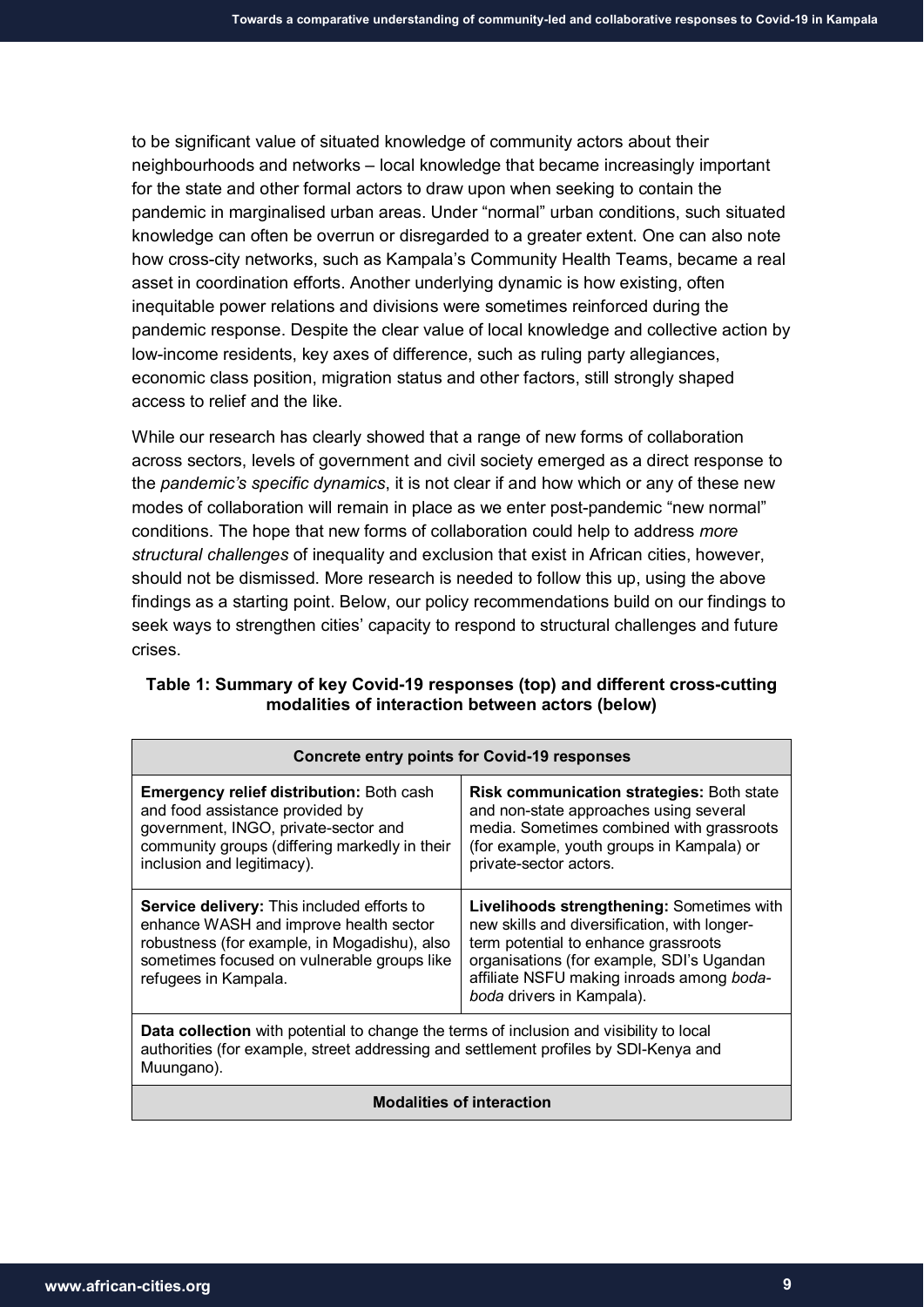| <b>Coalitions:</b> National or local-level<br>government taskforces that were typically<br>top-down and inflexible (for example, in<br>Kampala), but could be effective as a<br>mechanism to coordinate amongst INGOs<br>and government agencies (as in Mogadishu). | <b>Collaboration:</b> Kampala youths collaborated<br>with Red Cross and AMREF to raise<br>awareness.                                                                                                                                                       |  |
|---------------------------------------------------------------------------------------------------------------------------------------------------------------------------------------------------------------------------------------------------------------------|------------------------------------------------------------------------------------------------------------------------------------------------------------------------------------------------------------------------------------------------------------|--|
| <b>Cooperation:</b> Such as state and community<br>cooperation in distributing relief or providing<br>new handwashing stations in informal<br>settlements.                                                                                                          | <b>Community solidarity: Grassroots</b><br>responses, especially in benefiting vulnerable<br>groups (for example, assistance during<br>isolation, medical referrals), but also to<br>support mutual aid and enhance livelihoods<br>amongst savings groups. |  |
| <b>Challenging and precedent setting:</b> SDI's street addressing and pushing for new Covid-19<br>dol di Barrio da da francesche sulla conservazione di coloni di decenii con conservazione di Barrio di Bafrance                                                   |                                                                                                                                                                                                                                                            |  |

guidelines in informal settlements, gathering data to enhance understanding of informal settlements, and grassroots efforts to challenge police brutality.





Note: These modalities are based on findings from Kampala, Nairobi and Mogadishu. These crystallised around particular concrete needs or entry points to address pandemic dynamics, while also intersecting with longer-term urban challenges.

## 3.1. Key recommendations

• **Gather detailed data with vulnerable groups to address multiple exclusions**: Limited official understanding of informal workers, residents of informal settlements, and other vulnerable urban groups often led to mistargeted or exclusionary policies during Covid-19. To ensure a more inclusive recovery, there is a need for detailed **local data collection** with attention to informality and multiple urban exclusions (whether based on gender, age, migration status, ethnicity, disability or other differences).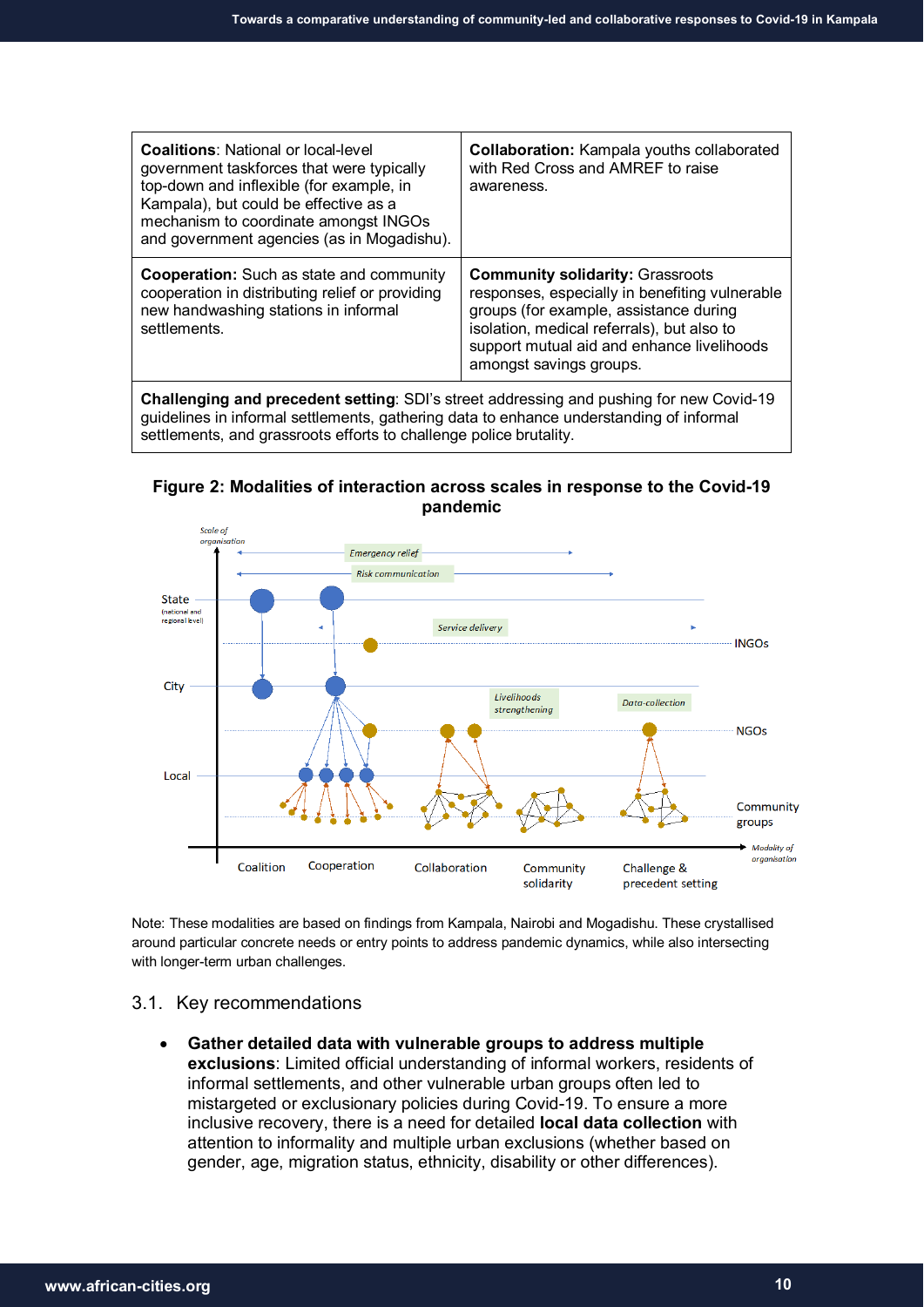Grassroots organisations, including Shack/Slum Dwellers International (SDI), have generated extensive data on informal settlements and livelihoods, which may provide the foundation for ongoing data collection and equitable interventions. There is a need to deepen understanding of urban vulnerabilities – both during crises and in "normal" times when poverty, precarity and informality are pervasive across many African cities. Such challenges were especially acute during Covid-19, when many people were newly vulnerable and lost their informal livelihoods. Household-level enumerations, spatial mapping and physical addressing [\(see Nairobi brief\)](https://www.african-cities.org/wp-content/uploads/2022/06/ACRC_Covid-Collective_Community-led-responses-in-Nairobi.pdf) can all combine to enhance understanding of urban vulnerability and to ensure that any responses are appropriate, equitable and inclusive.

- **Promote vaccination uptake via trusted intermediaries and locally rooted strategies**: Although some East African residents are already keen to be vaccinated, others may be dissuaded by fake news and limited trust in government. Policymakers will need to 1) raise awareness of the vaccine's benefits and 2) counter misinformation, such as through 3) partnerships with religious leaders and other trusted leaders or youth and community groups, while also 4) responding to local values and beliefs.
- **Strengthen the official support of Community Health Volunteers (CHVs), grassroots leaders and local groups**: Across many urban areas, CHVs are a vital element of inclusive health systems and crisis response. Grassroots organisations, religious leaders and other bottom-up actors have similarly been indispensable in raising awareness, distributing relief and helping to address the pandemic's inequitable impacts. Further governmental support and partnerships are needed with these local leaders and organisations, particularly as they can serve as key intermediaries and can co-develop inclusive responses with marginalised residents to Covid-19 and other crises.
- **Promote farsighted responses to tackle multifaceted risks**: There is an increasing need for accountable and responsive governance that can tackle police brutality, inequitable development and entrenched exclusions in urban areas. Covid-19 markedly exacerbated underlying challenges facing African cities and the multifaceted risks that many marginalised groups already faced before the pandemic. This will include efforts to tackle Covid's **health-related risks**, such as building robust, trustworthy health systems, social dialogue and supporting universal health coverage (Leach et al. 2022). Further efforts are needed to **address economic risks** and to ensure an equitable, inclusive recovery, with particular attention to women, youth, IDPs, refugees, precarious informal workers and others facing multiple socioeconomic disadvantages. Relatedly, there is a need to understand and avoid key **risks linked to the enforcement of emergency measures**, such as police violence, heavy fines and other burdens that have overwhelmingly affected low-income urban residents. Moving forward, it will be essential to develop intersectoral, multipronged strategies with attention to gender, age, forced displacement, ethnicity and other axes of difference that can ensure that the overlapping burdens during Covid-19 are lessened rather than further entrenched in African cities.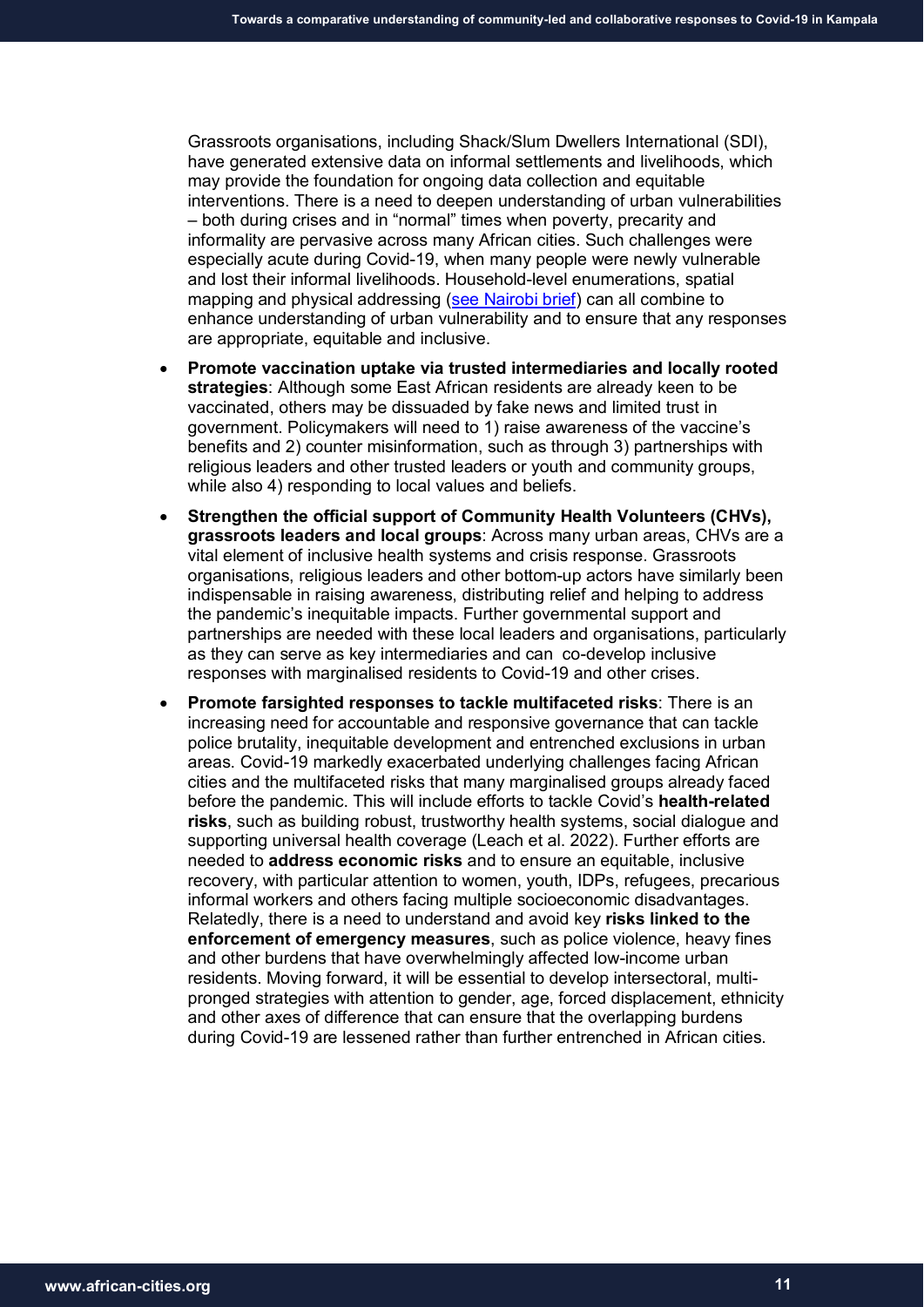## **References**

- Acuto, M (2020). "COVID-19: Lessons for an Urban(izing) World". *One Earth* 2(4): 317- 9.
- Adebisi, YA, Rabe, A and Lucero-Prisno III, DE (2021). "Risk communication and community engagement strategies for Covid-19 in 13 African countries". *Health Promotion Perspectives* 11(2): 137-147.
- Bukenya, B, Kelsall, T, Klopp, J, Mukwaya, P, Oyana, T, Wekesa, E and Ziraba, A (2022). "Understanding the politics of Covid-19 in Kampala, Nairobi and Mogadishu: A political settlements approach". ACRC Working Paper 2022-04. Manchester: African Cities Research Consortium, The University of Manchester.
- Connolly, C, Keil, R and Ali, SH (2021). "Extended urbanisation and the spatialities of infectious disease: Demographic change, infrastructure and governance". *Urban Studies* 58(2): 245-263.
- Dash, S, Parray, AA, De Freitas, L, Mithu, MIH, Rahman, MM, Ramasamy, A and Pandya, AK (2021). "Combating the Covid-19 infodemic: A three-level approach for low and middle-income countries". *BMJ Global Health* 6(1): e004671.
- Duque Franco, I, Ortiz, C, Samper, J and Millan, G (2020). "Mapping repertoires of collective action facing the Covid-19 pandemic in informal settlements in Latin American cities". *Environment and Urbanization* 32(2): 523-546.
- Ernstson, H and Mukwaya, P (2021). "Kampala: City Scoping Study." Manchester: University of Manchester, African Cities Research Consortium (ACRC). [Available online](https://www.african-cities.org/wp-content/uploads/2022/01/ACRC_Kampala_City-Scoping-Study.pdf) (accessed 10 May 2022).
- Fransen, J, Peralta, DO, Vanelli, F, Edelenbos, J and Olvera, BC (2022). "The emergence of urban community resilience initiatives during the Covid-19 pandemic: An international exploratory study". *European Journal of Development Research* 34(1): 432-454.
- Gupte, J and Mitlin, D (2021). "Covid-19: What is not being addressed". *Environment and Urbanization* 33(1): 211-228.
- ISER (2021). "A drop in the ocean: Uganda's Covid-19 cash transfer". Kampala, Uganda: Initiative for Social and Economic Rights (ISER). [Available online](https://www.iser-uganda.org/images/downloads/A_drop_in_the_ocean_-_Ugandas_Covid-19_cash_transfer.pdf) (accessed 5 February).
- Kampala Capital City Authority (KCCA) (2020). "Kampala Strategic Plan 2020/21 to 2024 /25". Kampala, Uganda.
- Leach, M, MacGregor, H, Akello, G, Babawo, L, Baluku, M, Desclaux, A, Grant, C, Kamara, F, Nyakoi, M, Parker, M, Richards, P (2022). "Vaccine anxieties, vaccine preparedness: Perspectives from Africa in a Covid-19 era". *Social Science & Medicine* 114826.